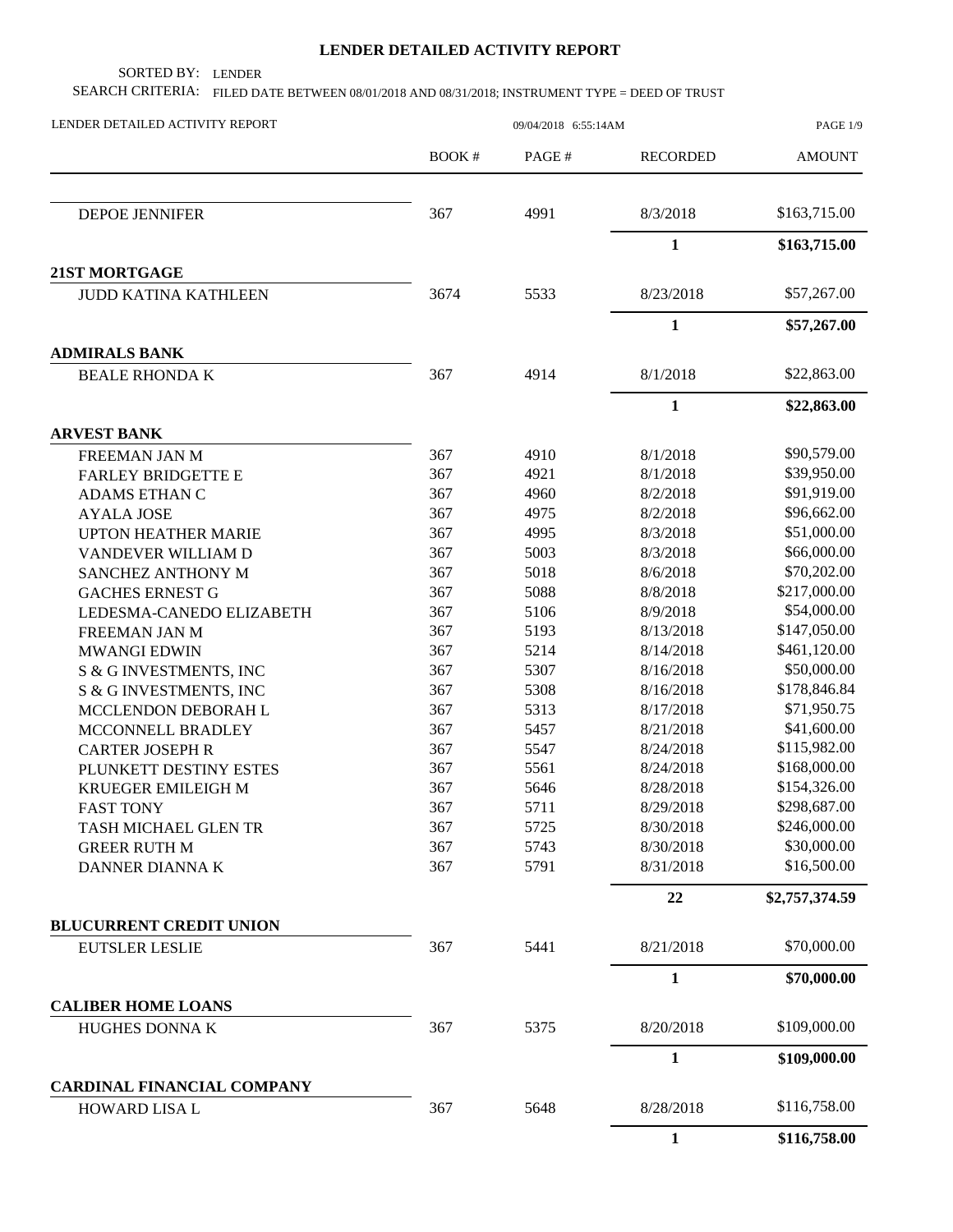PAGE 2/9

|                                            | <b>BOOK#</b> | PAGE# | <b>RECORDED</b>         | <b>AMOUNT</b> |
|--------------------------------------------|--------------|-------|-------------------------|---------------|
| <b>CARRINGTON MORTGAGE SERVICES</b>        |              |       |                         |               |
| <b>SAIZ REBECCA</b>                        | 367          | 5022  | 8/6/2018                | \$70,000.00   |
| <b>HANES JONITA B</b>                      | 367          | 5064  | 8/7/2018                | \$170,445.00  |
|                                            |              |       | $\mathbf{2}$            | \$240,445.00  |
| <b>COMMERCE BANK</b>                       |              |       |                         |               |
| <b>GRIESEMER DIANA LYNN</b>                | 367          | 5474  | 8/22/2018               | \$100,000.00  |
| LIEURANCE KAREN M                          | 367          | 5639  | 8/28/2018               | \$200,000.00  |
|                                            |              |       | $\overline{2}$          | \$300,000.00  |
| <b>COMMUNITY BANK &amp; TRUST</b>          |              |       |                         |               |
| <b>SHERROD JAMES E</b>                     | 367          | 5093  | 8/8/2018                | \$75,000.00   |
| MCDANIEL LINDSAY A                         | 367          | 5147  | 8/10/2018               | \$20,000.00   |
| WACHTER JUDITH A                           | 367          | 5259  | 8/15/2018               | \$21,788.00   |
| KOVEST, LLC                                | 367          | 5264  | 8/15/2018               | \$308,000.00  |
| MCDANIEL LINDSAY A                         | 367          | 5355  | 8/17/2018               | \$41,900.00   |
| STRAUSBAUGH PAULA S                        | 367          | 5615  | 8/27/2018               | \$80,003.31   |
| AINSWORTH SANDRA A                         | 367          | 5617  | 8/27/2018               | \$20,000.00   |
| <b>KIDD MARY</b>                           | 367          | 5679  | 8/28/2018               | \$75,000.00   |
|                                            |              |       | 8                       | \$641,691.31  |
| <b>COMMUNITY BANK AND TRUAT</b>            |              |       |                         |               |
| PATTERSON JACKY D                          | 367          | 5763  | 8/31/2018               | \$25,000.00   |
| PATTERSON JACK                             | 367          | 5764  | 8/31/2018               | \$151,000.00  |
|                                            |              |       | $\overline{2}$          | \$176,000.00  |
| <b>COMMUNITY BANK AND TRUST</b>            |              |       |                         |               |
| HENTON DELORES R                           | 367          | 5062  | 8/7/2018                | \$10,500.00   |
| <b>STITES WENDY</b>                        | 367          | 5114  | 8/9/2018                | \$50,000.00   |
| <b>ELAM MARY L</b>                         | 367          | 5760  | 8/31/2018               | \$149,000.00  |
| <b>SCHROCK RACHEL R</b>                    | 367          | 5761  | 8/31/2018               | \$356,500.00  |
| PRIDDLE DENISE MICHELLE                    | 367          | 5784  | 8/31/2018               | \$194,000.00  |
| PRIDDLE KEVIN                              | 367          | 5785  | 8/31/2018               | \$85,000.00   |
| MILNE DOROTHY A TR                         | 367          | 5787  | 8/31/2018               | \$17,744.00   |
|                                            |              |       | 7                       | \$862,744.00  |
| <b>COMMUNITY NATIONAL BANK</b>             |              |       |                         |               |
| <b>ARNDT JENNIFER</b>                      | 367          | 4900  | 8/1/2018                | \$340,000.00  |
|                                            |              |       | $\mathbf{1}$            | \$340,000.00  |
| <b>COMMUNITY NATIONAL BANK &amp; TRUST</b> |              |       |                         |               |
| <b>HEALY DANIEL E</b>                      | 3674         | 5525  | 8/23/2018               | \$99,229.69   |
|                                            |              |       | $\mathbf{1}$            | \$99,229.69   |
| <b>CORNERSTONE BANK</b>                    |              |       |                         |               |
| HARRIS MONTANA L                           | 367          | 5006  | 8/3/2018                | \$40,000.00   |
|                                            |              |       | $\mathbf{1}$            | \$40,000.00   |
| DAS ACQUISITION COMPANY                    |              |       |                         |               |
| <b>KIEFFER SALLY</b>                       | 367          | 5137  | 8/10/2018               | \$324,000.00  |
| HERRELL BILLIE                             | 367          | 5224  | 8/14/2018               | \$96,000.00   |
| ROBERTSON SHERRI DEE                       | 367          | 5421  | 8/20/2018               | \$61,050.00   |
|                                            |              |       | $\overline{\mathbf{3}}$ | \$481,050.00  |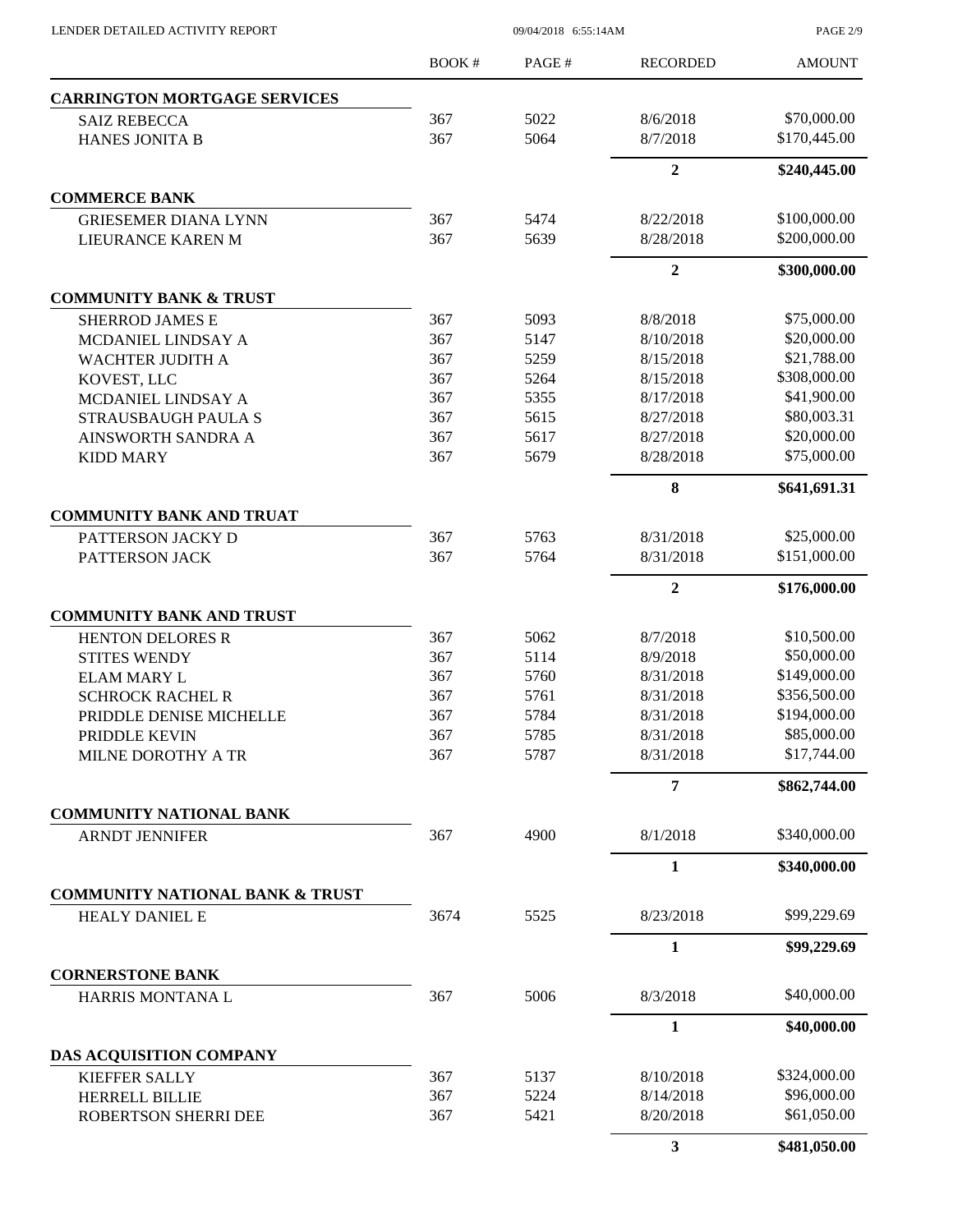LENDER DETAILED ACTIVITY REPORT 09/04/2018 6:55:14AM

PAGE 3/9

|                                       | <b>BOOK#</b> | PAGE# | <b>RECORDED</b>         | <b>AMOUNT</b>  |
|---------------------------------------|--------------|-------|-------------------------|----------------|
| <b>FCS FINANCIAL</b>                  |              |       |                         |                |
| <b>BICKLER BERNARD</b>                | 367          | 4907  | 8/1/2018                | \$225,600.00   |
| <b>BASS KATELYN</b>                   | 367          | 5235  | 8/14/2018               | \$82,500.00    |
| STEELE MARGARET ELIZABETH             | 367          | 5403  | 8/20/2018               | \$42,500.00    |
| <b>JENKINS BRITTANY P</b>             | 367          | 5439  | 8/21/2018               | \$932,000.00   |
|                                       |              |       | $\overline{\mathbf{4}}$ | \$1,282,600.00 |
| <b>FIRST ARKANSAS FINANCIAL</b>       |              |       |                         |                |
| <b>MANTLE JANIE M</b>                 | 367          | 4925  | 8/1/2018                | \$295,056.00   |
| HERNANDEZ JORGE L                     | 367          | 5049  | 8/6/2018                | \$214,051.00   |
|                                       |              |       | $\boldsymbol{2}$        | \$509,107.00   |
| <b>FIRST COMMUNITY BANK</b>           |              |       |                         |                |
| <b>CLARK KIM</b>                      | 367          | 4918  | 8/1/2018                | \$134,518.00   |
| <b>CLARK CHAD</b>                     | 367          | 4958  | 8/2/2018                | \$44,000.00    |
| <b>LANNON RAMONA</b>                  | 367          | 4971  | 8/2/2018                | \$101,000.00   |
| <b>BUNCH JACKIE LEANN</b>             | 367          | 5040  | 8/6/2018                | \$395,418.52   |
| <b>HOWE ISAIAH</b>                    | 367          | 5101  | 8/9/2018                | \$71,697.00    |
| GIBBENS CONSTRUCTION AND PROPERTIES L | 367          | 5128  | 8/9/2018                | \$111,600.00   |
| <b>DIVINE LORI</b>                    | 367          | 5140  | 8/10/2018               | \$280,000.00   |
| HENRY LAND & CATTLE LLC               | 367          | 5209  | 8/13/2018               | \$309,000.00   |
| SHELTON SHELLA L                      | 367          | 5228  | 8/14/2018               | \$172,200.00   |
| <b>MARTIN TARA</b>                    | 367          | 5229  | 8/14/2018               | \$117,725.00   |
| PERCIVAL NICOLE P                     | 367          | 5240  | 8/14/2018               | \$20,000.00    |
| <b>BOATRIGHT JENNA</b>                | 367          | 5291  | 8/16/2018               | \$189,216.00   |
| <b>DENMARK SHANNON E</b>              | 367          | 5408  | 8/20/2018               | \$122,169.00   |
| <b>MARTIN JENNY L</b>                 | 367          | 5418  | 8/20/2018               | \$141,750.00   |
| LOYD JAYME L                          | 367          | 5431  | 8/21/2018               | \$171,600.00   |
| KOCUREK AARON M                       | 367          | 5450  | 8/21/2018               | \$81,987.00    |
| SOBRAD PROPERTIES, LLC                | 367          | 5466  | 8/22/2018               | \$200,000.00   |
| <b>BURNETT ROBERT H</b>               | 367          | 5482  | 8/22/2018               | \$62,121.00    |
| <b>HENDRICK ASHLEY</b>                | 367          | 5588  | 8/27/2018               | \$300,000.00   |
| PERSINGER JESSICA R                   | 367          | 5589  | 8/27/2018               | \$41,269.00    |
| <b>GILBERT JENNY</b>                  | 367          | 5603  | 8/27/2018               | \$28,050.00    |
| ADDY JEANNIE L                        | 367          | 5628  | 8/28/2018               | \$238,000.00   |
| <b>DOWLING TARA</b>                   | 367          | 5690  | 8/29/2018               | \$20,000.00    |
| <b>RIENER BROOKE</b>                  | 367          | 5777  | 8/31/2018               | \$118,181.00   |
| <b>ADAMS REBECCA A</b>                | 367          | 5781  | 8/31/2018               | \$62,050.00    |
|                                       |              |       | 25                      | \$3,533,551.52 |
| <b>FIRST FINANCIAL BANK</b>           |              |       |                         |                |
| THAO KIA VANG                         | 367          | 5594  | 8/27/2018               | \$18,000.00    |
|                                       |              |       | 1                       | \$18,000.00    |
| <b>FLAGSTAR BANK</b>                  |              |       |                         |                |
| <b>ARNOLD WENDY P</b>                 | 367          | 5223  | 8/14/2018               | \$197,750.00   |
| POWELL JOHN B                         | 367          | 5438  | 8/21/2018               | \$40,000.00    |
|                                       |              |       | $\overline{2}$          | \$237,750.00   |
| <b>FLANAGAN STATE BANK</b>            |              |       |                         |                |
| <b>DUNSON MELISSA N</b>               | 367          | 5793  | 8/31/2018               | \$229,500.00   |
|                                       |              |       | $\mathbf{1}$            | \$229,500.00   |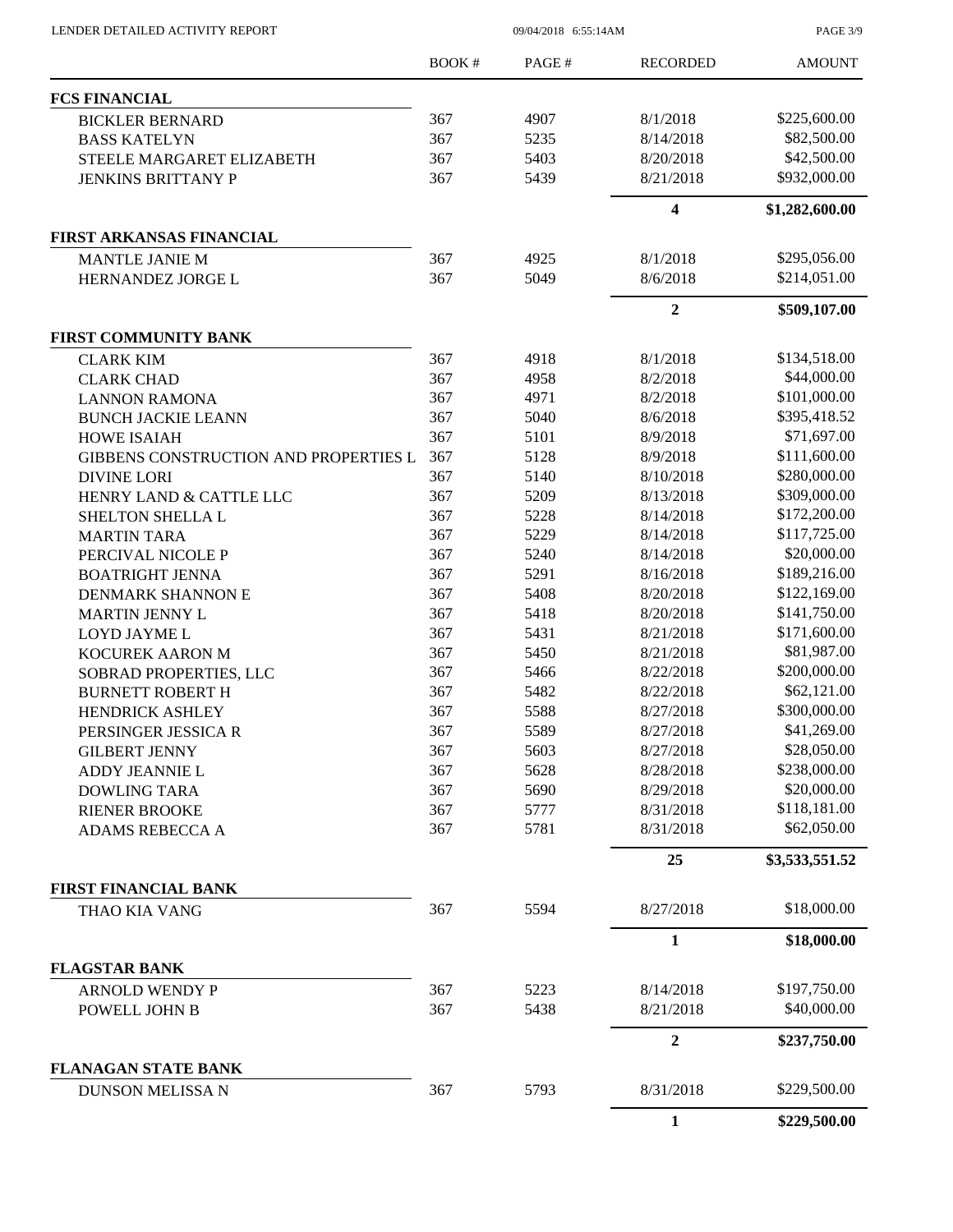09/04/2018 6:55:14AM

PAGE 4/9

|                                                         | <b>BOOK#</b> | PAGE#        | <b>RECORDED</b>         | <b>AMOUNT</b>             |
|---------------------------------------------------------|--------------|--------------|-------------------------|---------------------------|
| <b>FLAT BRANCH MORTGAGE</b>                             |              |              |                         |                           |
| HINDERLITER DANIEL                                      | 367          | 4977         | 8/2/2018                | \$173,655.00              |
| <b>MCCLARNON SOPHIA</b>                                 | 367          | 5246         | 8/14/2018               | \$158,585.00              |
| <b>KOHLER MICHELE</b>                                   | 367          | 5347         | 8/17/2018               | \$189,000.00              |
| <b>DUNN ADRIAN</b>                                      | 367          | 5544         | 8/24/2018               | \$157,415.00              |
| <b>TAYLOR STAVEN D</b>                                  | 367          | 5580         | 8/27/2018               | \$153,900.00              |
| <b>FOX DAVID EUGENE</b>                                 | 367          | 5606         | 8/27/2018               | \$72,250.00               |
| TAYLOR RONALD STEVEN                                    | 367          | 5632         | 8/28/2018               | \$37,000.00               |
| ALEXANDER TAMARA D                                      | 367          | 5732         | 8/30/2018               | \$195,000.00              |
| <b>LANKFORD JEREMY JAMES</b>                            | 367          | 5795         | 8/31/2018               | \$106,915.00              |
|                                                         |              |              | $\boldsymbol{9}$        | \$1,243,720.00            |
| <b>FLAT BRANCH MORTGAGE INC</b>                         |              |              |                         |                           |
| <b>GLAUBITZ ANGELA</b>                                  | 367          | 4993         | 8/3/2018                | \$234,000.00              |
| <b>SCHMIDT SANDRA K</b>                                 | 367          | 5008         | 8/3/2018                | \$162,326.00              |
| <b>FRIEND TOBY</b>                                      | 367          | 5095         | 8/8/2018                | \$85,757.00               |
| RENTFRO JORDAN                                          | 367          | 5112         | 8/9/2018                | \$71,533.00               |
|                                                         |              |              | $\overline{\mathbf{4}}$ | \$553,616.00              |
| <b>FOCUS BANK</b><br><b>HALL LASLEY ANN</b>             | 367          | 5545         | 8/24/2018               | \$369,500.00              |
|                                                         |              |              | $\mathbf{1}$            |                           |
|                                                         |              |              |                         | \$369,500.00              |
| <b>FOSS ROBERT A</b><br><b>LUMAN GREGORY M</b>          | 367          | 5369         | 8/20/2018               | \$30,000.00               |
|                                                         |              |              |                         |                           |
|                                                         |              |              | $\mathbf{1}$            | \$30,000.00               |
| FREEDOM BANK OF SOUTHERN MISSOURI                       |              |              |                         |                           |
| <b>CRUZ JUAN</b>                                        | 367          | 5423         | 8/20/2018               | \$177,500.00              |
|                                                         |              |              | $\mathbf{1}$            | \$177,500.00              |
| <b>GATEWAY MORTGAGE GROUP</b>                           |              |              |                         |                           |
| WIEBELHAUS BETHANY                                      | 367          | 4923         | 8/1/2018                | \$59,925.00               |
| <b>ASBILL TERRIE</b>                                    | 367          | 4952         | 8/2/2018                | \$145,000.00              |
|                                                         |              |              | $\mathbf{2}$            | \$204,925.00              |
| <b>GREAT SOUTHERN BANK</b>                              |              |              |                         |                           |
| <b>KOREN CHERYL</b>                                     | 367<br>367   | 5065<br>5402 | 8/7/2018<br>8/20/2018   | \$34,000.00<br>\$7,500.00 |
| LITTLEFIELD VALERIE                                     |              |              |                         |                           |
|                                                         |              |              | $\boldsymbol{2}$        | \$41,500.00               |
| <b>GUARANTEED RATE AFFINITY</b><br>STANDIFORD CRYSTAL F | 367          | 4986         | 8/3/2018                | \$260,800.00              |
|                                                         |              |              | $\mathbf{1}$            | \$260,800.00              |
| <b>GUARANTY BANK</b>                                    |              |              |                         |                           |
| PESCHKA KAREN                                           | 367          | 4932         | 8/1/2018                | \$119,298.00              |
|                                                         | 367          |              | 8/2/2018                | \$614,700.00              |
| <b>WAGNER RHONDA</b>                                    | 367          | 4945<br>5207 | 8/13/2018               | \$98,000.00               |
| <b>SHEELEY MONICA</b>                                   | 367          | 5476         | 8/22/2018               | \$169,000.00              |
| HILLARD MELINDA MAY                                     |              |              |                         |                           |
|                                                         |              |              | 4                       | \$1,000,998.00            |
| <b>HAWTHORN BANK</b><br>WITHNELL SARAH M                | 367          | 5748         | 8/30/2018               | \$30,000.00               |
|                                                         |              |              | $\mathbf{1}$            | \$30,000.00               |
|                                                         |              |              |                         |                           |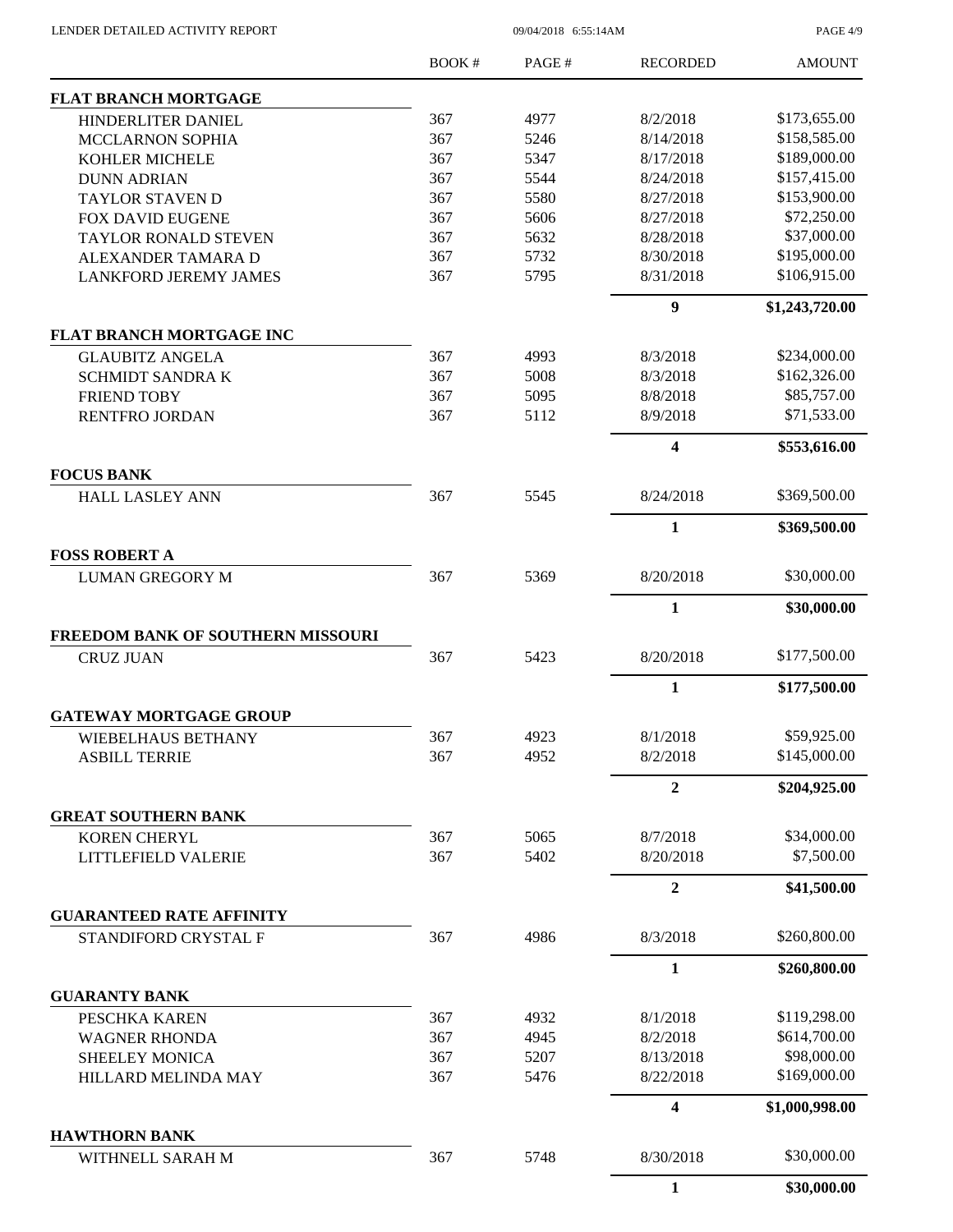| LENDER DETAILED ACTIVITY REPORT                     |       |                                                                                                                                                              |                        | <b>PAGE 5/9</b>            |
|-----------------------------------------------------|-------|--------------------------------------------------------------------------------------------------------------------------------------------------------------|------------------------|----------------------------|
|                                                     | BOOK# | PAGE#                                                                                                                                                        | <b>RECORDED</b>        | <b>AMOUNT</b>              |
| <b>HEATER LEWIS L TRUST</b>                         |       |                                                                                                                                                              |                        |                            |
| <b>ROSS TIM</b>                                     | 367   | 5036                                                                                                                                                         | 8/6/2018               | \$70,000.00                |
|                                                     |       |                                                                                                                                                              | $\mathbf{1}$           | \$70,000.00                |
| <b>HEATER MARILYN F TRUST</b>                       |       |                                                                                                                                                              |                        |                            |
| <b>ROSS ALETHEA</b>                                 |       |                                                                                                                                                              | 8/6/2018               | \$70,000.00                |
|                                                     |       |                                                                                                                                                              | 1                      | \$70,000.00                |
| HIGHLANDS RESIDENTIAL MORTGAGE                      |       |                                                                                                                                                              | 8/21/2018              | \$138,422.00               |
| MCELDUFF KELLY                                      |       |                                                                                                                                                              | 1                      | \$138,422.00               |
| <b>HOME POINT FINANCIAL</b>                         |       |                                                                                                                                                              |                        |                            |
| <b>ISBELL TERRI</b>                                 | 367   | 5435                                                                                                                                                         | 8/21/2018              | \$123,914.00               |
|                                                     |       |                                                                                                                                                              | $\mathbf{1}$           | \$123,914.00               |
| <b>JPMORGAN CHASE BANK</b>                          |       |                                                                                                                                                              |                        |                            |
| <b>WOODS HEATHER ANN</b>                            | 367   | 5221                                                                                                                                                         | 8/14/2018              | \$72,451.00                |
| SPITTLER SHIRREL LEE                                |       |                                                                                                                                                              | 8/21/2018              | \$95,600.00                |
|                                                     |       |                                                                                                                                                              | $\boldsymbol{2}$       | \$168,051.00               |
| <b>LOANDEPOT.COM</b><br>JOHNSTON MELISA J           |       |                                                                                                                                                              | 8/20/2018              | \$132,224.00               |
|                                                     |       |                                                                                                                                                              |                        |                            |
|                                                     |       |                                                                                                                                                              | 1                      | \$132,224.00               |
| <b>MARBLE DIANA M</b><br><b>HUGHES MICHAEL</b>      |       |                                                                                                                                                              | 8/27/2018              | \$14,400.00                |
|                                                     |       |                                                                                                                                                              | $\mathbf{1}$           | \$14,400.00                |
| <b>MARBLE GERALD W</b>                              |       |                                                                                                                                                              |                        |                            |
| <b>JOHNSTON BONNIE</b>                              | 367   | 5596                                                                                                                                                         | 8/27/2018              | \$14,400.00                |
|                                                     |       |                                                                                                                                                              | 1                      | \$14,400.00                |
| <b>MARROQUIN FRREDI TEVALAN</b>                     |       |                                                                                                                                                              |                        |                            |
| <b>REYES VILMA VARGAS</b>                           | 367   | 5239                                                                                                                                                         | 8/14/2018              | \$13,000.00                |
|                                                     |       |                                                                                                                                                              | $\mathbf{1}$           | \$13,000.00                |
| <b>MID-MISSOURI BANK</b>                            |       |                                                                                                                                                              |                        |                            |
| <b>STILLEY JARED</b><br><b>CREEK PROPERTIES LLC</b> | 367   |                                                                                                                                                              | 8/16/2018<br>8/31/2018 | \$55,800.00<br>\$90,662.00 |
|                                                     |       |                                                                                                                                                              | $\mathbf{2}$           | \$146,462.00               |
| MISSOURI ELECTRIC COOPERATIVE EMPLOYEES CU          |       |                                                                                                                                                              |                        |                            |
| POWELL CHANDRA L                                    |       |                                                                                                                                                              | 8/27/2018              | \$169,000.00               |
|                                                     |       |                                                                                                                                                              | 1                      | \$169,000.00               |
| <b>MORTGAGE RESEARCH CENTER</b>                     |       |                                                                                                                                                              |                        |                            |
| <b>BILYEU THOMAS</b>                                | 367   | 09/04/2018 6:55:14AM<br>367<br>5036<br>367<br>5447<br>367<br>5443<br>5370<br>367<br>367<br>5596<br>5302<br>367<br>5774<br>367<br>5584<br>5331<br>5180<br>367 | 8/17/2018              | \$91,125.00                |
|                                                     |       |                                                                                                                                                              | $\mathbf{1}$           | \$91,125.00                |
| <b>OAKSTAR BANK</b>                                 |       |                                                                                                                                                              |                        |                            |
| <b>SACHS AARON WILLIAM TR</b>                       |       |                                                                                                                                                              | 8/13/2018              | \$585,000.00               |
|                                                     |       |                                                                                                                                                              | 1                      | \$585,000.00               |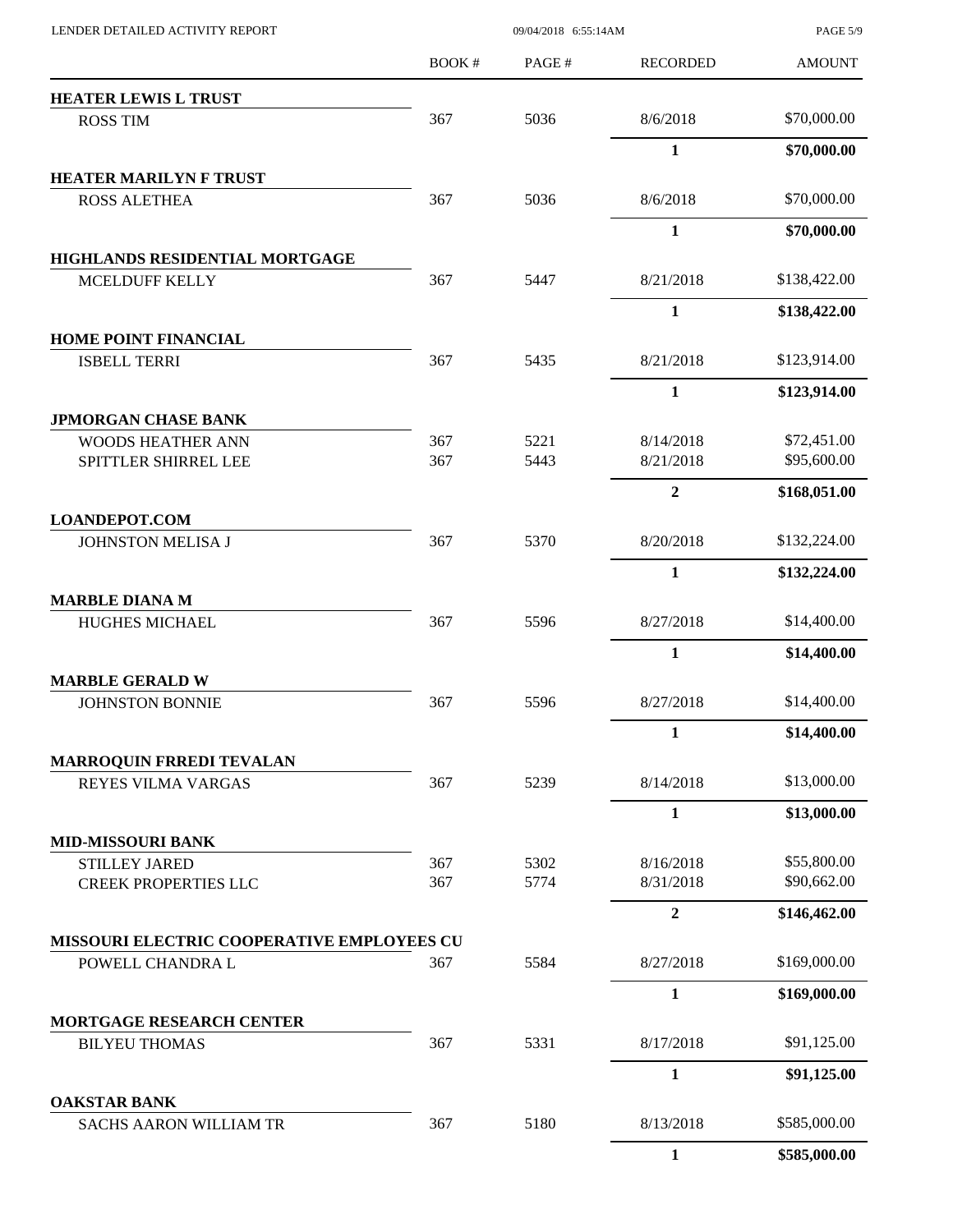LENDER DETAILED ACTIVITY REPORT 09/04/2018 6:55:14AM

PAGE 6/9

|                                                  | <b>BOOK#</b> | PAGE#        | <b>RECORDED</b>        | <b>AMOUNT</b>                |
|--------------------------------------------------|--------------|--------------|------------------------|------------------------------|
| <b>PEOPLES BANK</b>                              |              |              |                        |                              |
| <b>GRIMMETT GARY MICHAEL</b>                     | 367          | 4948         | 8/2/2018               | \$94,400.00                  |
| <b>FROST MICHELLE R</b>                          | 367          | 5203         | 8/13/2018              | \$75,000.00                  |
| ANDREWS PENNY G                                  | 367          | 5392         | 8/20/2018              | \$120,000.00                 |
| <b>ALCORN CHRISTINA</b>                          | 367          | 5456         | 8/21/2018              | \$55,000.00                  |
| <b>VORHEES SCOTT TR</b>                          | 367          | 5766         | 8/31/2018              | \$453,100.00                 |
|                                                  |              |              | 5                      | \$797,500.00                 |
| PEOPLES BANK OF SENECA                           |              |              |                        |                              |
| RW LANDIS L L C                                  | 367          | 4979         | 8/3/2018               | \$514,000.00                 |
| ALPHA REAL PROPERTY LLC                          | 367          | 5015         | 8/6/2018               | \$80,000.00                  |
| OM REALTY LLC                                    | 367          | 5020         | 8/6/2018               | \$697,000.00                 |
| <b>BISHOP JULIE</b>                              | 367          | 5054         | 8/7/2018               | \$14,246.55                  |
| <b>LIZA SHARMIN</b>                              | 367          | 5059         | 8/7/2018               | \$204,800.00                 |
| <b>LIZA SHARMIN</b>                              | 367          | 5060         | 8/7/2018               | \$38,400.00                  |
| <b>BOYER SILVIA P</b>                            | 367          | 5126         | 8/9/2018               | \$35,700.00                  |
|                                                  |              |              | 7                      | \$1,584,146.55               |
| <b>POGUE LARRY G TR</b><br><b>MACY REBECCA J</b> | 3674         | 5538         | 8/23/2018              | \$45,000.00                  |
|                                                  |              |              |                        |                              |
|                                                  |              |              | $\mathbf{1}$           | \$45,000.00                  |
| PREMIER HOME MORTGAGE                            |              |              |                        | \$77,615.00                  |
| <b>BUSTEED NATHAN K</b>                          | 367<br>367   | 5326         | 8/17/2018              |                              |
| <b>LYTTLE LAQUITA G</b>                          |              | 5333         | 8/17/2018              | \$105,000.00                 |
| <b>BOWERS JOSEPH</b>                             | 3674         | 5536         | 8/23/2018              | \$56,060.00                  |
|                                                  |              |              | 3                      | \$238,675.00                 |
| PREMIER LENDING ALLIANCE, LLC                    |              |              |                        |                              |
| LYNDE LINDA L                                    | 367          | 5621         | 8/27/2018              | \$94,400.00                  |
|                                                  |              |              | $\mathbf{1}$           | \$94,400.00                  |
| <b>QUICKEN LOANS</b>                             |              |              |                        |                              |
| <b>LEAF WILLIAM R</b>                            | 367          | 5160         | 8/10/2018              | \$120,000.00<br>\$150,815.00 |
| <b>BARNES LANA J</b>                             | 367          | 5182         | 8/13/2018              |                              |
| <b>WOOLERY CINDY A</b>                           | 367          | 5216         | 8/14/2018              | \$70,000.00                  |
| <b>HAASE LANEA</b>                               | 367          | 5217         | 8/14/2018              | \$99,715.00                  |
| VANLUE MICHAEL D                                 | 367          | 5339         | 8/17/2018              | \$78,750.00                  |
| <b>DORSEY KAYLEE</b><br><b>SULLINS TRACY M</b>   | 367<br>367   | 5406<br>5461 | 8/20/2018<br>8/22/2018 | \$137,365.00<br>\$92,900.00  |
|                                                  |              |              | $\overline{7}$         | \$749,545.00                 |
| QUICKEN LOANS INC                                |              |              |                        |                              |
| <b>GLADDEN MARC</b>                              | 367          | 5119         | 8/9/2018               | \$250,000.00                 |
|                                                  |              |              | $\mathbf{1}$           | \$250,000.00                 |
| R & G PROPERTIES OF NEWTON COUNTY, LLC           |              |              |                        |                              |
| <b>BROADY JESSICA L</b>                          | 367          | 4941         | 8/2/2018               | \$38,000.00                  |
|                                                  |              |              | 1                      | \$38,000.00                  |
| <b>ROBERTS CONNIE I</b><br><b>SNIDER CARRIE</b>  | 367          | 5335         | 8/17/2018              | \$150,000.00                 |
|                                                  |              |              | $\mathbf{1}$           | \$150,000.00                 |
|                                                  |              |              |                        |                              |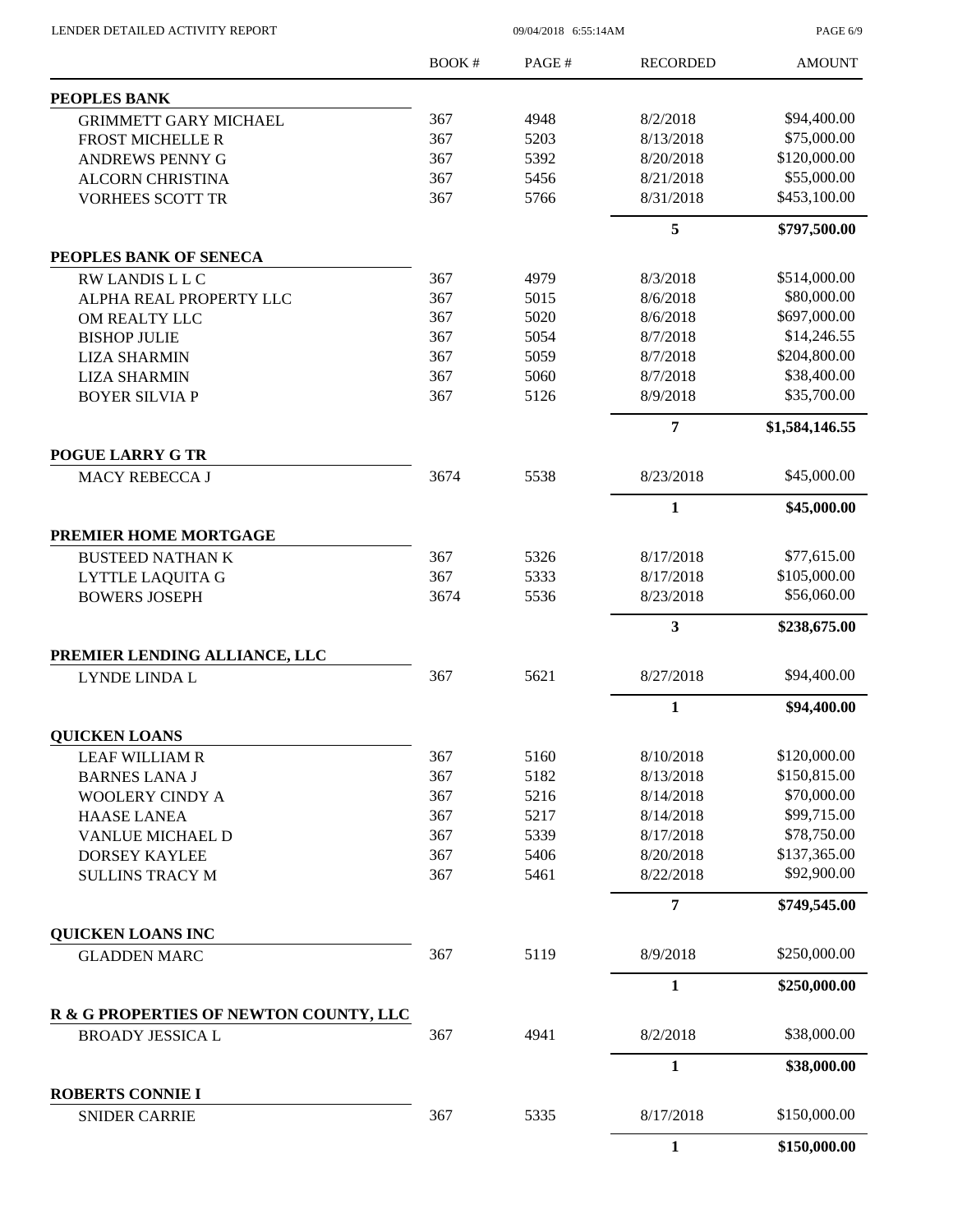|                                                  | <b>BOOK#</b> | PAGE# | <b>RECORDED</b> | <b>AMOUNT</b> |
|--------------------------------------------------|--------------|-------|-----------------|---------------|
| <b>ROBERTS LARRY O</b>                           |              |       |                 |               |
| <b>SNIDER ANDREW</b>                             | 367          | 5335  | 8/17/2018       | \$150,000.00  |
|                                                  |              |       | $\mathbf{1}$    | \$150,000.00  |
| <b>SECURITY BANK AND TRUST COMPANY</b>           |              |       |                 |               |
| HOUNSCHELL SHEALAREE                             | 367          | 5468  | 8/22/2018       | \$317,159.10  |
|                                                  |              |       | $\mathbf{1}$    | \$317,159.10  |
| <b>SECURITY BANK OF SOUTHWEST MISSOURI</b>       |              |       |                 |               |
| PARRIGON ANDREW                                  | 367          | 5073  | 8/8/2018        | \$247,000.00  |
| ALLEN'S FARM, LLC                                | 367          | 5361  | 8/17/2018       | \$105,600.00  |
|                                                  |              |       | $\overline{2}$  | \$352,600.00  |
| <b>SIMMONS BANK</b>                              |              |       |                 |               |
| <b>ROELFSEMA ERIN</b>                            | 367          | 5102  | 8/9/2018        | \$287,984.47  |
| <b>HELT CIRBIE</b>                               | 367          | 5444  | 8/21/2018       | \$30,000.00   |
| <b>FORREST JAMIE G</b>                           | 367          | 5483  | 8/22/2018       | \$80,000.00   |
| <b>GLENN BROOK</b>                               | 367          | 5623  | 8/28/2018       | \$453,000.00  |
| <b>GANN GEORGE</b>                               | 367          | 5645  | 8/28/2018       | \$29,900.00   |
|                                                  |              |       | 5               | \$880,884.47  |
| <b>SNELL PAUL V TR</b><br>LC LIFE SOLUTIONS, LLC | 367          | 5779  | 8/31/2018       | \$89,000.00   |
|                                                  |              |       | 1               | \$89,000.00   |
|                                                  |              |       |                 |               |
| SONNY FLAT INVESTMENTS, LLC<br>MACY REBECCA J    | 3674         | 5539  | 8/23/2018       | \$70,000.00   |
|                                                  |              |       | $\mathbf{1}$    | \$70,000.00   |
| <b>SOUTHWEST MISSOURI BANK</b>                   |              |       |                 |               |
| POGUE SHERRY L                                   | 367          | 4908  | 8/1/2018        | \$16,000.00   |
| MORANTE KIMBERLY                                 | 367          | 4956  | 8/2/2018        | \$110,000.00  |
| <b>INGRAM CHERYL D</b>                           | 367          | 4988  | 8/3/2018        | \$150,400.00  |
| SHEPHERD MARGARET ANETA                          | 367          | 5042  | 8/6/2018        | \$90,000.00   |
| <b>EVANS ALETA R</b>                             | 367          | 5043  | 8/6/2018        | \$12,800.00   |
| LARRY WOODWARD PROPERTIES LLC                    | 367          | 5045  | 8/6/2018        | \$71,200.00   |
| ARKLE WILLIAM H                                  | 367          | 5046  | 8/6/2018        | \$20,000.00   |
| <b>WARTICK KAREN LEA</b>                         | 367          | 5047  | 8/6/2018        | \$53,200.00   |
| HUFF JENNIFER W                                  | 367          | 5141  | 8/10/2018       | \$342,750.00  |
| <b>WORDEN MARCELLA S</b>                         | 367          | 5142  | 8/10/2018       | \$20,000.00   |
| WILSON KIM M                                     | 367          | 5248  | 8/14/2018       | \$190,000.00  |
| <b>KEELING DARREN TODD</b>                       | 367          | 5294  | 8/16/2018       | \$320,000.00  |
| REYNOLDS BARBARA A                               | 367          | 5298  | 8/16/2018       | \$175,000.00  |
| <b>EDWARDS GARY J</b>                            | 367          | 5345  | 8/17/2018       | \$50,000.00   |
| <b>SCALF BRENDA G</b>                            | 367          | 5374  | 8/20/2018       | \$27,000.00   |
| HUSSONG KELLI L                                  | 3674         | 5520  | 8/23/2018       | \$21,000.00   |
| MCCLELLAN DEBORAH                                | 367          | 5553  | 8/24/2018       | \$80,000.00   |
| <b>BRUST MICHAEL</b>                             | 367          | 5554  | 8/24/2018       | \$25,000.00   |
| <b>SMITH STEVIL</b>                              | 367          | 5556  | 8/24/2018       | \$35,000.00   |
| RICHARDSON JEAN A                                | 367          | 5601  | 8/27/2018       | \$91,250.00   |
| <b>MILES MEGAN RALEEN</b>                        | 367          | 5631  | 8/28/2018       | \$141,391.00  |
| WILLIAMS ANTHONY W                               | 367          | 5633  | 8/28/2018       | \$54,000.00   |
| ROGERS KATHLEEN                                  | 367          | 5634  | 8/28/2018       | \$20,000.00   |
| COTTEN JESSICA L                                 | 367          | 5719  | 8/30/2018       | \$116,000.00  |

LENDER DETAILED ACTIVITY REPORT 09/04/2018 6:55:14AM

**24 \$2,231,991.00**

PAGE 7/9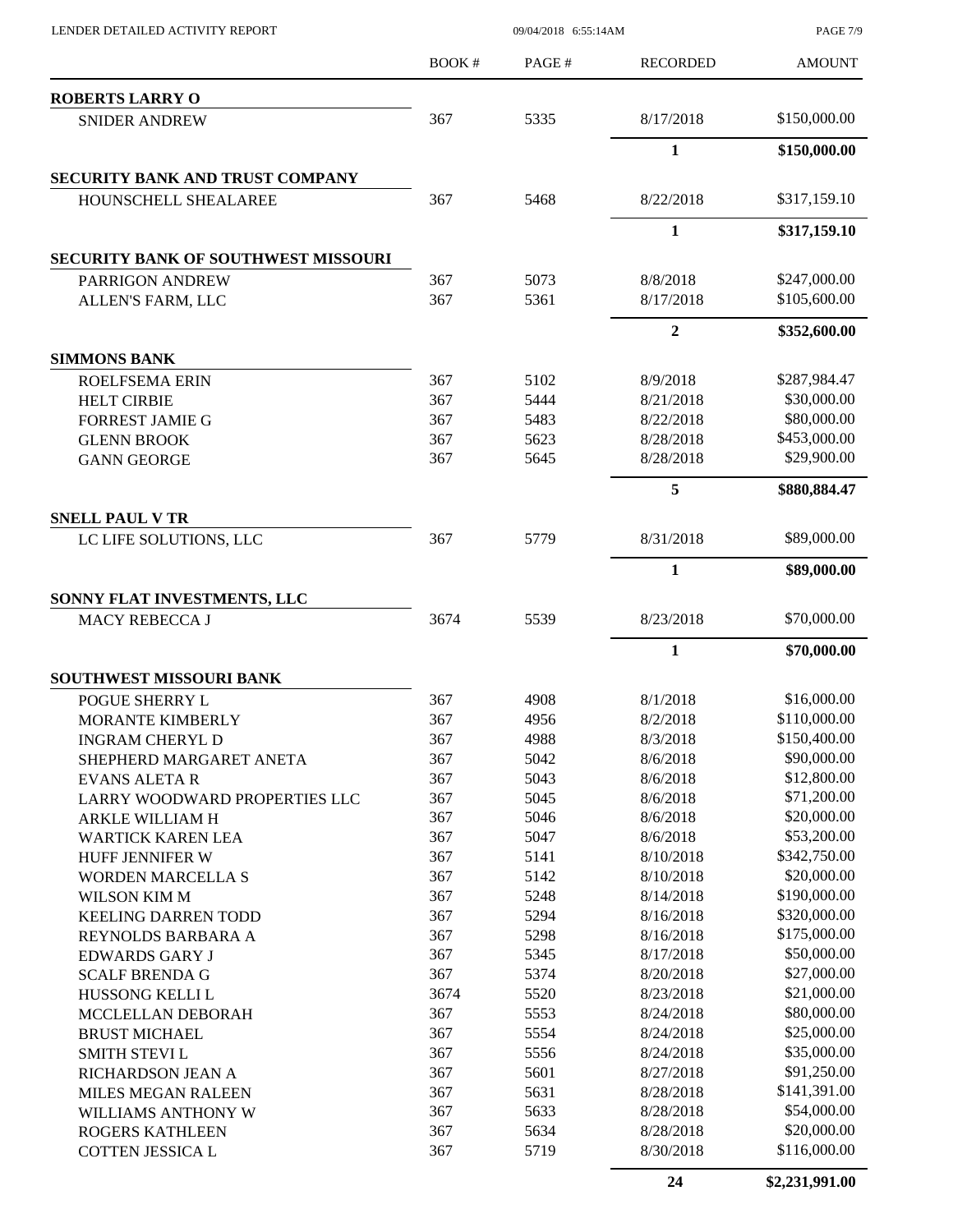| LENDER DETAILED ACTIVITY REPORT      |       | 09/04/2018 6:55:14AM |                 | <b>PAGE 8/9</b> |
|--------------------------------------|-------|----------------------|-----------------|-----------------|
|                                      | BOOK# | PAGE#                | <b>RECORDED</b> | <b>AMOUNT</b>   |
| <b>STARRETT CINDY</b>                |       |                      |                 |                 |
| CORNERSTONE BIBLE CHURCH OF NEOSHO I | 367   | 5123                 | 8/9/2018        | \$210,000.00    |
|                                      |       |                      | $\mathbf{1}$    | \$210,000.00    |
| <b>STARRETT JOHN</b>                 |       |                      |                 |                 |
| CORNERSTONE BIBLE CHURCH OF NEOSHO I | 367   | 5123                 | 8/9/2018        | \$210,000.00    |
|                                      |       |                      | $\mathbf{1}$    | \$210,000.00    |
| <b>STONE BANK</b>                    |       |                      |                 |                 |
| <b>WILSON SUSANNA</b>                | 367   | 5569                 | 8/24/2018       | \$916,000.00    |
|                                      |       |                      | $\mathbf{1}$    | \$916,000.00    |
| THE BANK OF MISSOURI                 |       |                      |                 |                 |
| DGOGNNEOSHOMO05182018 LLC            | 367   | 5755                 | 8/30/2018       | \$960,000.00    |
|                                      |       |                      | $\mathbf{1}$    | \$960,000.00    |
| THE MORTGAGE HOUSE                   |       |                      |                 |                 |
| <b>CURTIS CHARLES N</b>              | 367   | 5321                 | 8/17/2018       | \$211,500.00    |
|                                      |       |                      | $\mathbf{1}$    | \$211,500.00    |
| THE SPICER, LLLP                     |       |                      |                 |                 |
| <b>RUIZ ISIDRO</b>                   | 367   | 5566                 | 8/24/2018       | \$80,000.00     |
|                                      |       |                      | $\mathbf{1}$    | \$80,000.00     |
| TOP NOTCH FARMS PRODUCTIONS, INC     |       |                      |                 |                 |
| <b>FCS</b>                           | 367   | 5130                 | 8/10/2018       | \$640,000.00    |
|                                      |       |                      | 1               | \$640,000.00    |
| <b>USBANK</b>                        |       |                      |                 |                 |
| <b>VETTER NANCY</b>                  | 367   | 4903                 | 8/1/2018        | \$159,500.00    |
| ANDERSON ANGELA K                    | 367   | 4911                 | 8/1/2018        | \$61,425.00     |
| <b>BIRD VIRGEL A</b>                 | 367   | 4934                 | 8/1/2018        | \$135,137.00    |
| SHRIVER JEFFERY P TR                 | 3674  | 5523                 | 8/23/2018       | \$200,000.00    |
| STAPLETON RAYMOND                    | 367   | 5797                 | 8/31/2018       | \$160,000.00    |
|                                      |       |                      | 5               | \$716,062.00    |
| UNITED FIDELITY FUNDING              |       |                      |                 |                 |
| <b>CLAY CHADEE L</b>                 | 367   | 4920                 | 8/1/2018        | \$108,154.00    |
|                                      |       |                      | $\mathbf{1}$    | \$108,154.00    |
| <b>US BANK</b>                       |       |                      |                 |                 |
| DAVIES PAMELA H                      | 367   | 4983                 | 8/3/2018        | \$95,000.00     |
|                                      |       |                      | $\mathbf{1}$    | \$95,000.00     |
| US WIDE FINANCIAL, LLC               |       |                      |                 |                 |
| <b>CLEVENGER ABBY ANNE</b>           | 367   | 5157                 | 8/10/2018       | \$200,000.00    |
|                                      |       |                      | $\mathbf{1}$    | \$200,000.00    |
| USAA FEDERAL SAVINGS BANK            |       |                      |                 |                 |
| MCGRANE WENDY L                      | 3674  | 5527                 | 8/23/2018       | \$129,600.00    |
|                                      |       |                      | $\mathbf{1}$    | \$129,600.00    |
| <b>USDA</b>                          |       |                      |                 |                 |
| <b>CRUZ JUAN</b>                     | 367   | 5424                 | 8/20/2018       | \$159,750.00    |
|                                      |       |                      | $\mathbf{1}$    | \$159,750.00    |